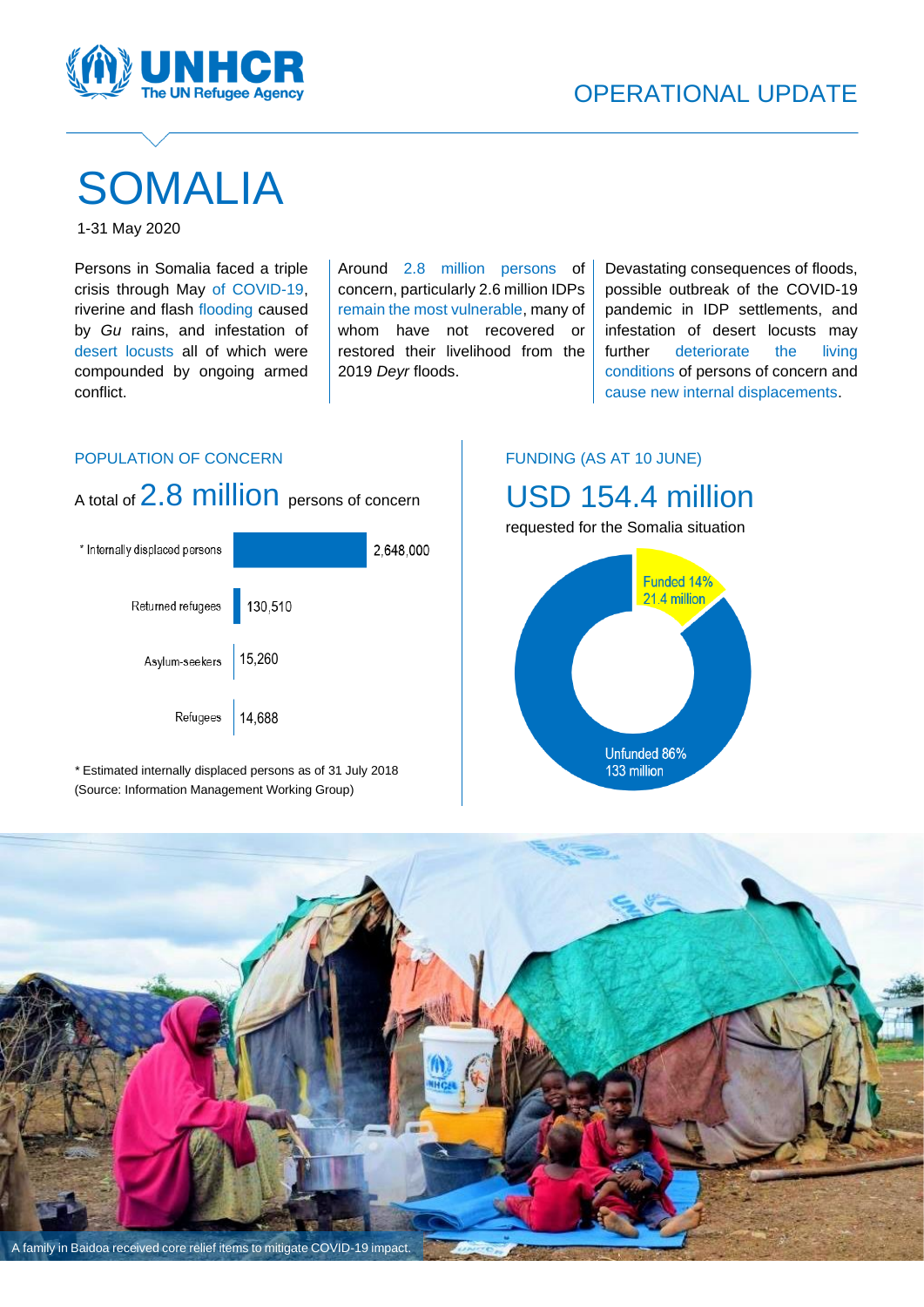

#### FLOOD RESPONSE

Floods have affected nearly one million persons, displaced 412,000 and killed 26 persons. *Gu* rains have brought abnormal rainfall totals of more than four times the average [\(link\)](https://fews.net/sites/default/files/documents/reports/Global%20Weather%20Hazards-05.22.2020.pdf). The 2020 *Gu* floods have affected more persons compared to the 2019 *Deyr* floods.

On a positive note, vegetation conditions and overall water availability have tremendously improved throughout Somalia, making a huge boost to the key livestock and farming sectors in the country [\(link\)](https://reliefweb.int/sites/reliefweb.int/files/resources/Flash%20Update%206%20-%20final%20eoo.pdf).

In addition to UNHCR's emergency stock in country, a cargo plane carrying 22.5 MTS of UNHCR's NFIs and emergency shelters which will reach 11,400 persons arrived in May, with the second consignment expected to arrive by sea in June. With the distribution of NFI kits consisting of blankets, soap, jerry cans, kitchen sets, sleeping mats and plastic sheets, UNHCR reached 26,000 persons out of the total 107,000 targeted for NFI and emergency shelter. Distribution will continue into and beyond June.

#### COVID-19

UNHCR continues providing life-saving assistance to persons of concern by strengthening the national health system to contain the spread of COVID-19 pandemic, support socio-economic recovery and resilience and maintain access to international protection. As at 31 May, UNHCR has raised awareness about prevention and response to COVID-19 among 270,000 persons, distributed hygiene kits to 35,000 persons and provided cash assistance to 9,500 persons who were unable to meet their basic needs. Additionally, UNHCR has installed 48 handwashing stands in front of health centres/hospitals/reception centres



serving around 3,000 persons per day, provided PPE to 1,300 persons, distributed sanitary materials to 4,300 women, provided emergency shelter kits to 480 households, provided PPEs to four hospitals, established 10 hotlines across the country, built capacity of 510 IDP leaders who are raising awareness on COVID-19 in their IDP sites, constructed three boreholes, donated 41 tents and two containers to the governments.



A family in Baidoa before (left) and after (right) decongestion. 425 families with more than six family members, living in highly congested IDP settlements, have received an emergency shelter kit to depopulate the household. Decongestion reduces the risk of community transmission of COVID-19 in IDP settlements. Most of the cases recorded in Somalia have reportedly been transmitted locally.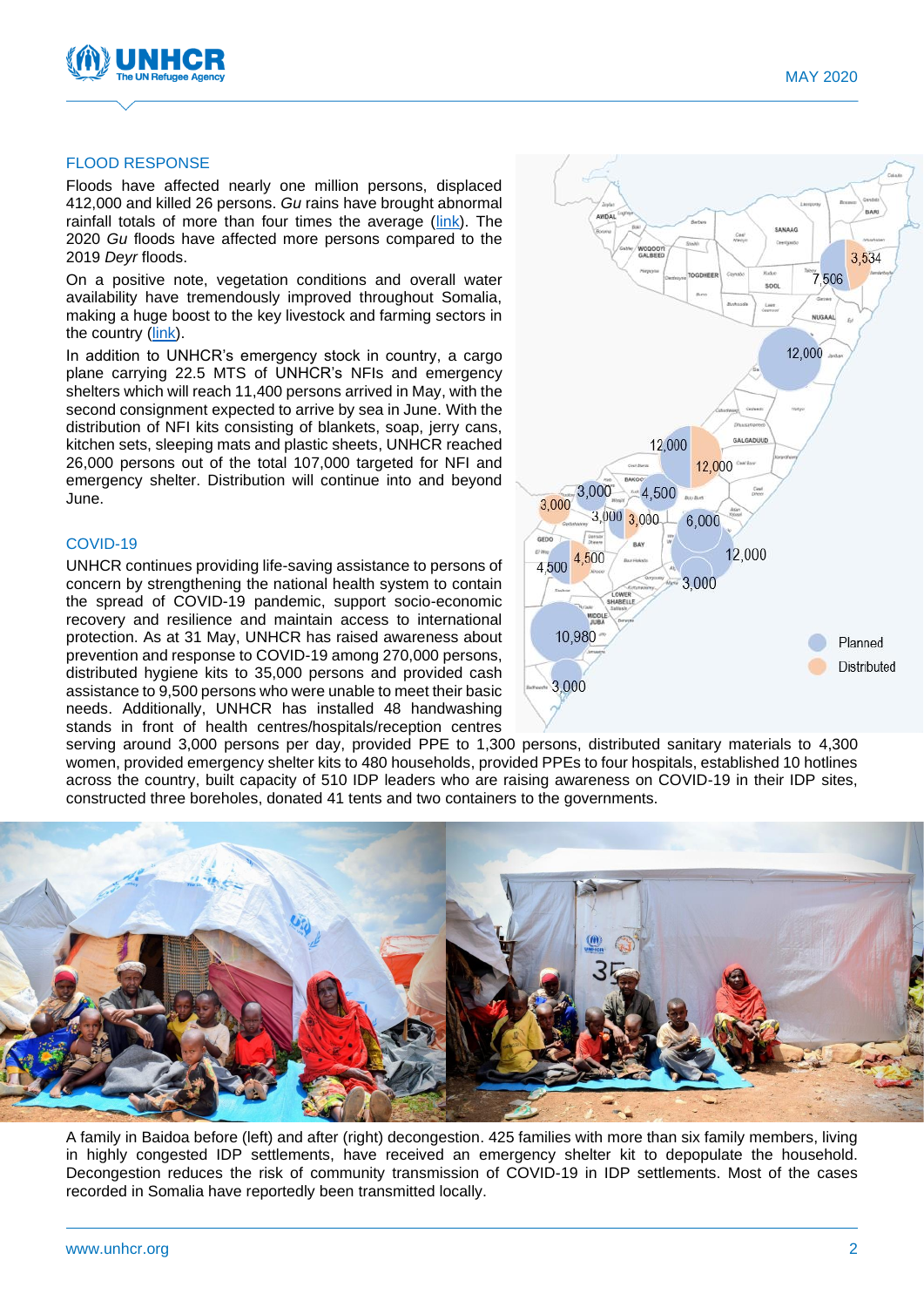

#### REFUGEES AND ASYLUM-SEEKERS

Throughout May, UNHCR continued providing protection, assistance and support to refugees and asylum-seekers with registration and documentation, education, health care, livelihood and self-reliance, cash-based interventions, provision of core relief items, legal support, sexual and gender-based violence (SGBV) prevention and response, peaceful coexistence and community-based protection.

- Registration: As of 31 May, UNHCR recorded a total of 29,948 refugees and asylum-seekers, out of which 15,260 were asylum-seekers and 14,688 refugees. Most of the refugees and asylum-seekers arrived from Ethiopia (64 per cent) and Yemen (34 per cent). In May, there were no newly registered refugees and asylum-seekers.
- Access to territory: Somalia remained under lockdown throughout May with closures at land borders, seaports and airspace. UNHCR remains vigilant in supporting the Government in upholding international human rights and refugee protection standards with regards to persons seeking asylum and refuge.
- Education: Most students have completed their 2019/20 study year and will resume education in August 2020 by entering the new study year. In the meantime, UNHCR started exploring ways to support distance learning such as TV educational materials, broadcasting educational materials and using on-line classrooms.
- Health: UNHCR continued supporting the public national health system to mitigate the outbreak of the COVID-19 pandemic by distributing personal protective equipment to hospitals and their medical staff, donation of containers to the government for isolation centres, raising awareness among refugees and asylum-seekers about COVID-19 prevention and distribution of hygiene kits.
- Basic needs: During May, UNHCR recorded an increase in complaints by refugees and asylum-seekers expressing concern over difficulty meeting their basic needs mainly food and paying rent. Most of them have lost their daily employment, which represent for the vast majority the only income for a household. In May, over 8,000 refugees and asylum-seekers (27 per cent of the caseload) have received either their monthly allowance or onetime emergency cash assistance.
- Access to water: In Kismayo, UNHCR handed over to the Ministry of Minerals, Energy and Water three boreholes, with installed solar panels to generate electricity for water pumps, generator with control rooms, water kiosks with elevation of water tanks, fence and pipes. Constructed boreholes will enable Jubland to provide water to the integrated settlement comprised of IDPs, Somali refugee returnees and the host community in Madina and Midnimo villages.

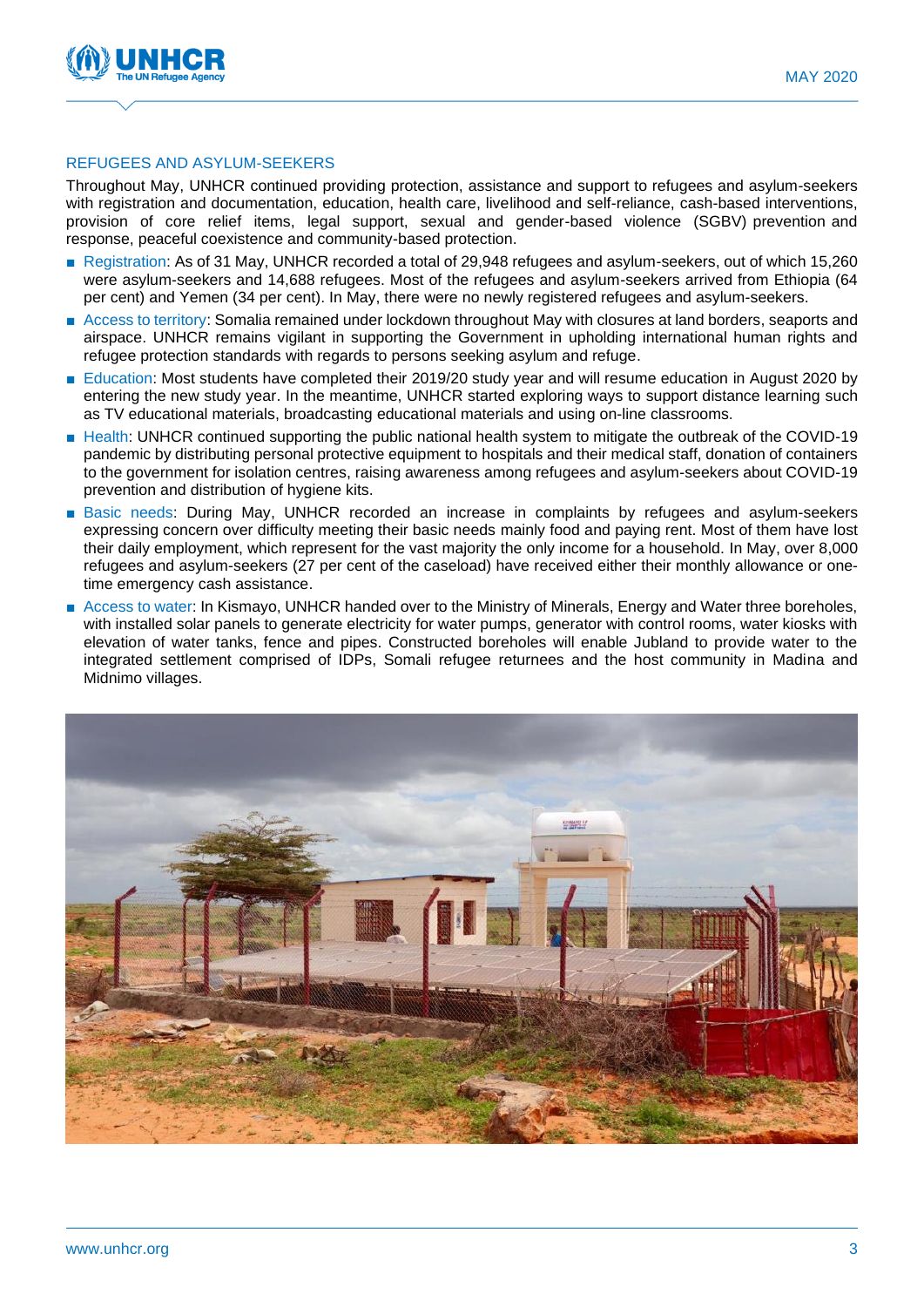

#### REFUGEE RETURNEES

In December 2014 UNHCR started assisting repatriate Somali refugees who sought refuge outside Somalia. After the beginning of the crisis in Yemen in March 2015, thousands of Somali refugees in Yemen returned to Somalia on their own, outside UNHCR's programme. Approximately 760,000 Somalis are still displaced outside Somalia, most of them sought refuge in the neighbouring countries of Ethiopia, Kenya and Yemen.

■ Returns: As of 31 May, 130,510 Somali returnees from 13 countries of asylum: 91,821 have been repatriated with UNHCR support, while 38,689 Somalis returned on their own. There has been no repatriation, assisted or unassisted, of Somali refugees in May due to the COVID-19 pandemic movement restrictions.

| <b>TYPE OF RETURN</b>  | <b>BEFORE 2020</b> | <b>MAY 2020</b> | 2020 | <b>TOTAL</b> | 30%<br>unassisted   |
|------------------------|--------------------|-----------------|------|--------------|---------------------|
| <b>ASSISTED RETURN</b> | 91,539             | U               | 331  | 91,821       | 130,510             |
| UNASSISTED RETURN      | 38,430             | U               | 259  | 38,689       | Somalis<br>returned |
| <b>TOTAL</b>           | 125,920            |                 | 590  | 130,510      | 70 %<br>assisted    |

- Cross-border meeting: On 12 May, UNHCR Somalia and Kenya held a cross-border meeting on repatriation of Somali refugees from Kenya and reviewed the "Updated Strategy for Voluntary Repatriation of Somali Refugees from Kenya to Somalia and their Reintegration" for the period from 2020-22. Since the beginning of repatriation from Kenya, 84,974 Somali refugees returned home. As at 30 April, 265,844 Somalis refugees live in Kenya, of whom the majority (209,306) are living in Dadaab in a protracted refugee situation for nearly three decades. Before the launch of the repatriation programme, the population of Somali refugees in Kenya had reached nearly 460,000.
- Livelihood: In May, 180 persons have received livelihood support. In Mogadishu, 100 persons continued with vocational training in entrepreneurship using distance learning in financial literacy, bookkeeping, leadership and good governance and resource mobilization. In Hargeisa, 50 persons continued with a vocation training on tailoring, plumbing and electricity while 10 were enrolled in an entrepreneurship class. In Baidoa, 10 women enrolled in entrepreneurship training received a small-business grant to establish their own retail shop. In Kismayo, 10 persons part of entrepreneurship training received two mini-trucks to supply with water two IDP settlements in Kismayo and generate income.
- Women Centre: The team in Dolow handed over to the District Social Affairs the newly constructed Women Centre. The Women Centre serves as a safe house for women and a place where women receive support to combat SGBV including counselling, legal support, livelihood support. This year, over 18,000 SGBV survivors have been supported by the Protection Cluster. Restrictive measures imposed by the Governments to mitigate the spread of COVID-19 intensified the risk of domestic violence.

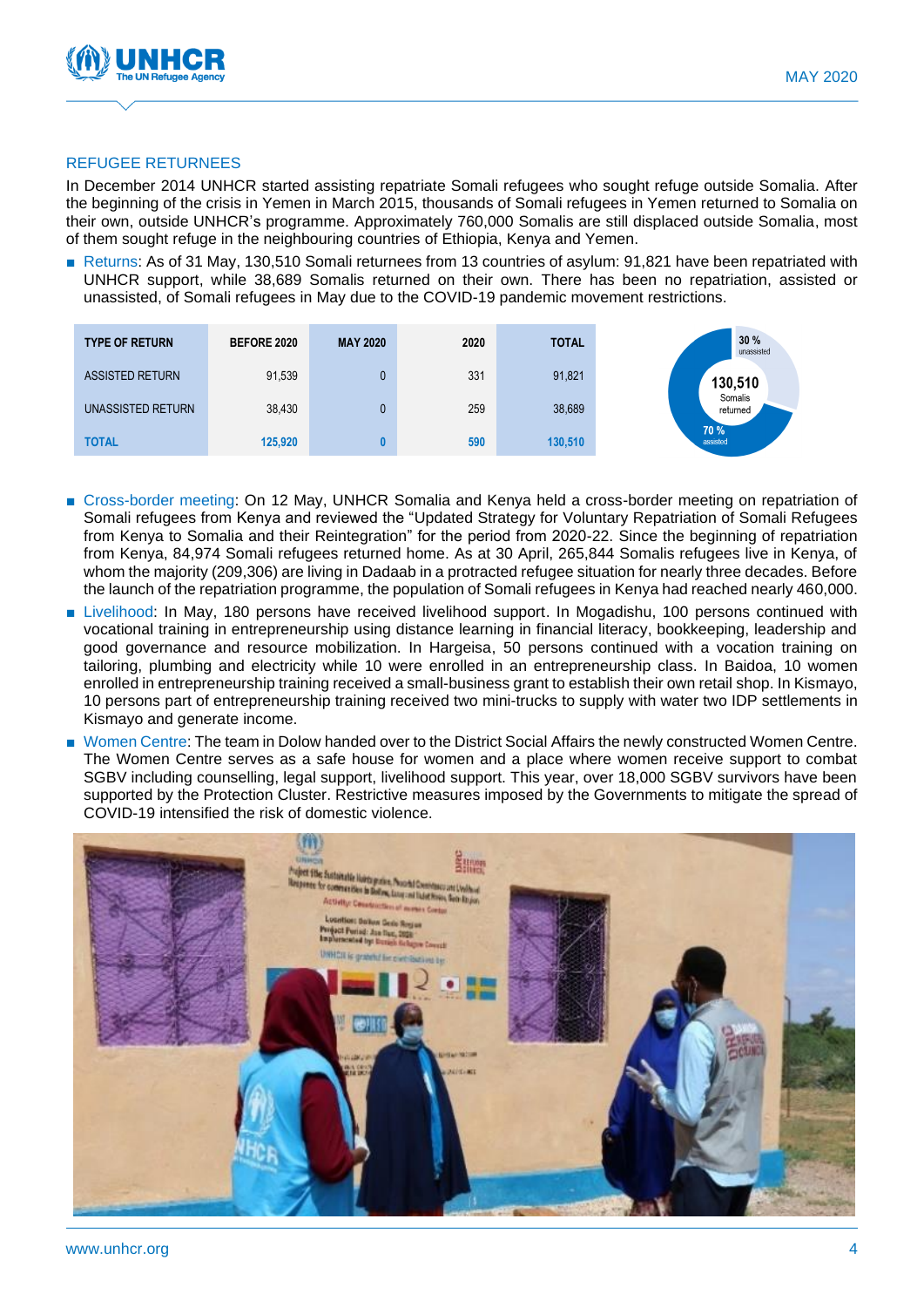

#### INTERNALLY DISPLACED SOMALIS

**Recurring climate shocks (droughts and floods) and decades of armed and inter-clan conflicts has resulted in 2.6 million** Somalis displaced internally and living in 2,000 overcrowded settlements. Assistance to internally displaced persons in Somalia is provided through clusters. UNHCR leads the Protection cluster and Shelter/NFIs cluster and co-leads the Camp coordination and camp management cluster.

- Revised 2020 Humanitarian Response Plan: The Humanitarian Country Team in Somalia revised the 2020 Humanitarian Response Plan based on three major changes occurred in the humanitarian context in Somalia that have had significant impact on humanitarian needs: impact of COVID-19 outbreak, desert locust upsurge and the *Gu* season which resulted in flash and riverine flooding. The revised number of persons in need in Somalia has slightly decreased from 5.2 million to 5.1 million, out of whom 1.4 million are IDPs. UNHCR Somalia's revised plan require US\$ 104 million to provide humanitarian assistance to 2.8 persons of concern to UNHCR.
- New displacements: The provisional reports by PRMN indicate that 232,000 persons were newly displaced in May: 214,000 persons due to floods; 8,000 persons due to conflict; 8,000 persons were displaced due to drought or lack of livelihoods and 2,000 persons due to lack of access to humanitarian assistance. In 2020, 684,000 persons were internally displaced: 497,000 persons (73 per cent) due to flood; 134,000 persons (20 per cent) due to conflict; 45,000 persons (six per cent) due to drought; 8,000 persons (one per cent) due to other reasons.
- Camp coordination and camp management cluster [\(link\)](https://data2.unhcr.org/en/documents/download/77065): In May, the CCCM cluster, co-lead by UNHCR, reached 871 IDP settlements (out of 2,390), covering over one million persons, with information about COVID-19. A total of 277 flood risk IDP sites were mapped and a total of 117,862 persons informed on how to mitigate flooding within their respective communities.
- Shelter and NFI's cluster [\(link\)](https://eur02.safelinks.protection.outlook.com/?url=https%3A%2F%2Fwww.sheltercluster.org%2Fsomalia%2Fdocuments%2Fsomalia-sc-factsheet-may-2020&data=02%7C01%7CPONGRAC%40unhcr.org%7Ca4605e9eb6714377967c08d811336562%7Ce5c37981666441348a0c6543d2af80be%7C0%7C0%7C637278259732191929&sdata=1nOMlSBO0%2B9RdnA64PP5zhAca04Im856jVvxObK2QfE%3D&reserved=0): In May, the Shelter and NFI's cluster, led by UNHCR, reached 38,835 persons with NFI kits; 46,830 persons with emergency shelter kits; and 3,582 persons with transitional shelter. This brings the cumulative number of persons assisted with NFI to 16 per cent out of 1.3 million targeted, and those assisted with shelter to 14 per cent of the 1.4 million targeted. Identified needs and remaining gaps: It is estimated that 2.2 million IDPs are in need of shelter and NFI assistance; over 98,000 IDPs live in 237 high risk IDP sites for transmission of COVID-19; over 900,000 persons have been affected of whom 412,000 displaced by floods. The cluster targets 400,000 persons with shelter and NFI assistance.
- Durable solutions: Almost 1,000 displaced persons have moved in their newly constructed transitional shelters in Berbera. UNHCR and the Municipality of Berbera will start with the construction of another 144 shelters bringing the total to 300. The Municipality allocated land for construction of the houses and provided land title deeds. Around 1,800 persons (80 per cent IDPs and 20 per cent of the host community) will benefit from transitional shelters. This is the first step of their local integration.